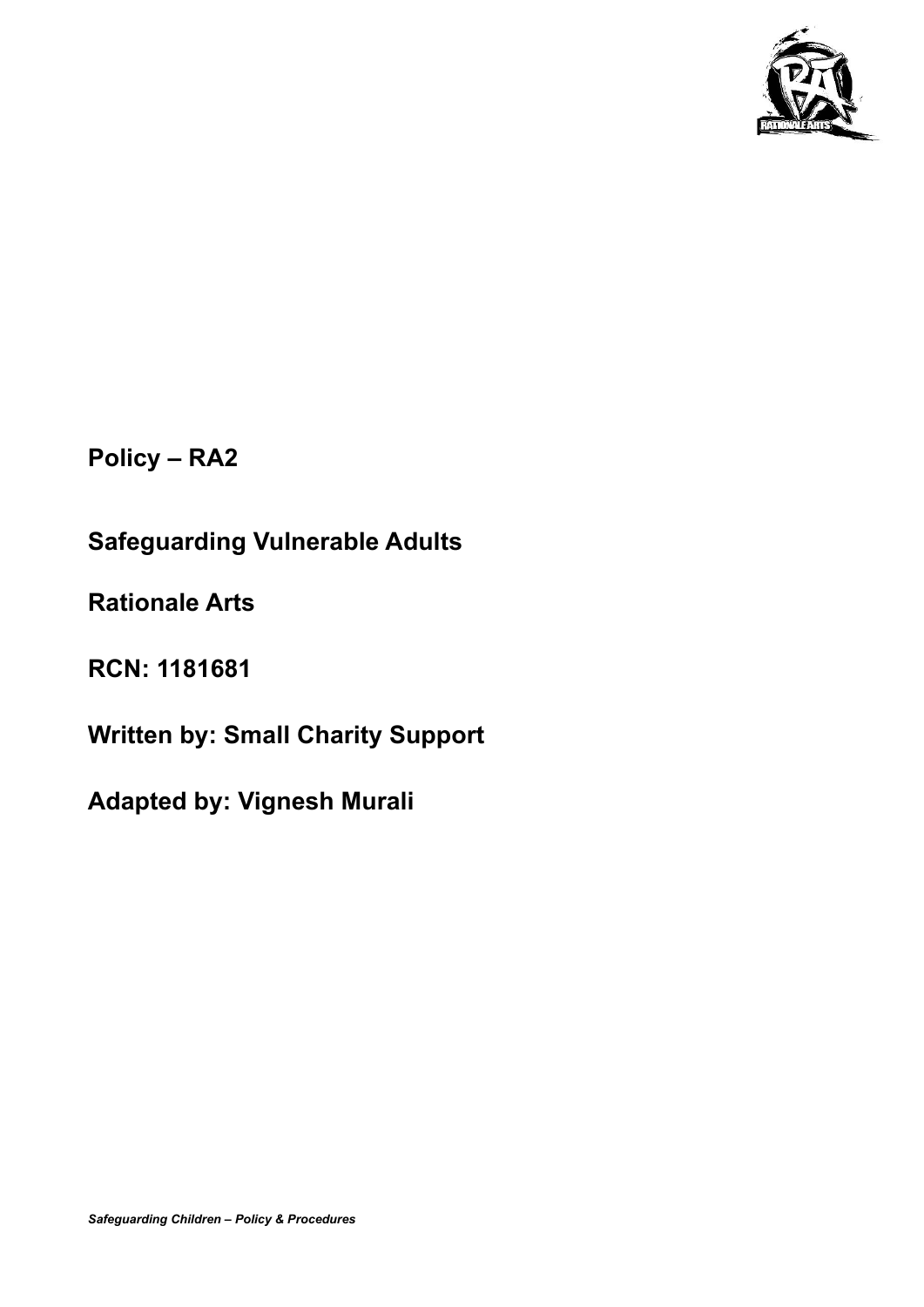

## **Policy**

## **1. Safeguarding is everyone's responsibility:**

Safeguarding vulnerable adults is a part of the wider role of safeguarding and promoting welfare. This refers to the activity which is undertaken to protect specific vulnerable adults who are suffering or are at risk of suffering significant harm. As adults and/or professionals or volunteers, everyone has a responsibility to safeguard vulnerable adults and promote their welfare.

Safeguarding and promoting the welfare of vulnerable adults – and in particular protecting them from significant harm - depends upon effective joint working between agencies and professionals that have different roles and expertise.

Some of the most vulnerable adults and those at greatest risk of social exclusion, will need co-ordinated help from health, education, social care, and quite possibly the voluntary sector and other agencies, including justice services.

For those vulnerable adults who are suffering, or at risk of suffering significant harm, joint working is essential, to safeguard and promote their welfare and – where necessary – to help bring to justice the perpetrators of crimes against them. All agencies and professionals should:

- $\checkmark$  be alert to potential indicators of abuse or neglect;
- $\checkmark$  be alert to the risks which individual abusers, or potential abusers, may pose to vulnerable adults;
- $\checkmark$  share and help to analyse information so that an assessment can be made of the individual's needs and circumstances;
- $\checkmark$  contribute to whatever actions are needed to safeguard and promote the individual's welfare;
- $\checkmark$  take part in regularly reviewing the outcomes for the individual against specific plans; and
- $\checkmark$  work co-operatively with parents and/or other carers unless this is inconsistent with ensuring the individual's safety.

As one of its major activities the charity seeks to serve the needs of vulnerable adults, promoting holistic development.

In doing so the charity takes seriously the welfare of all vulnerable adults who come onto its premises or who are involved in its activities.

The charity aims to ensure that they are welcomed into a safe, caring environment with a happy and friendly atmosphere.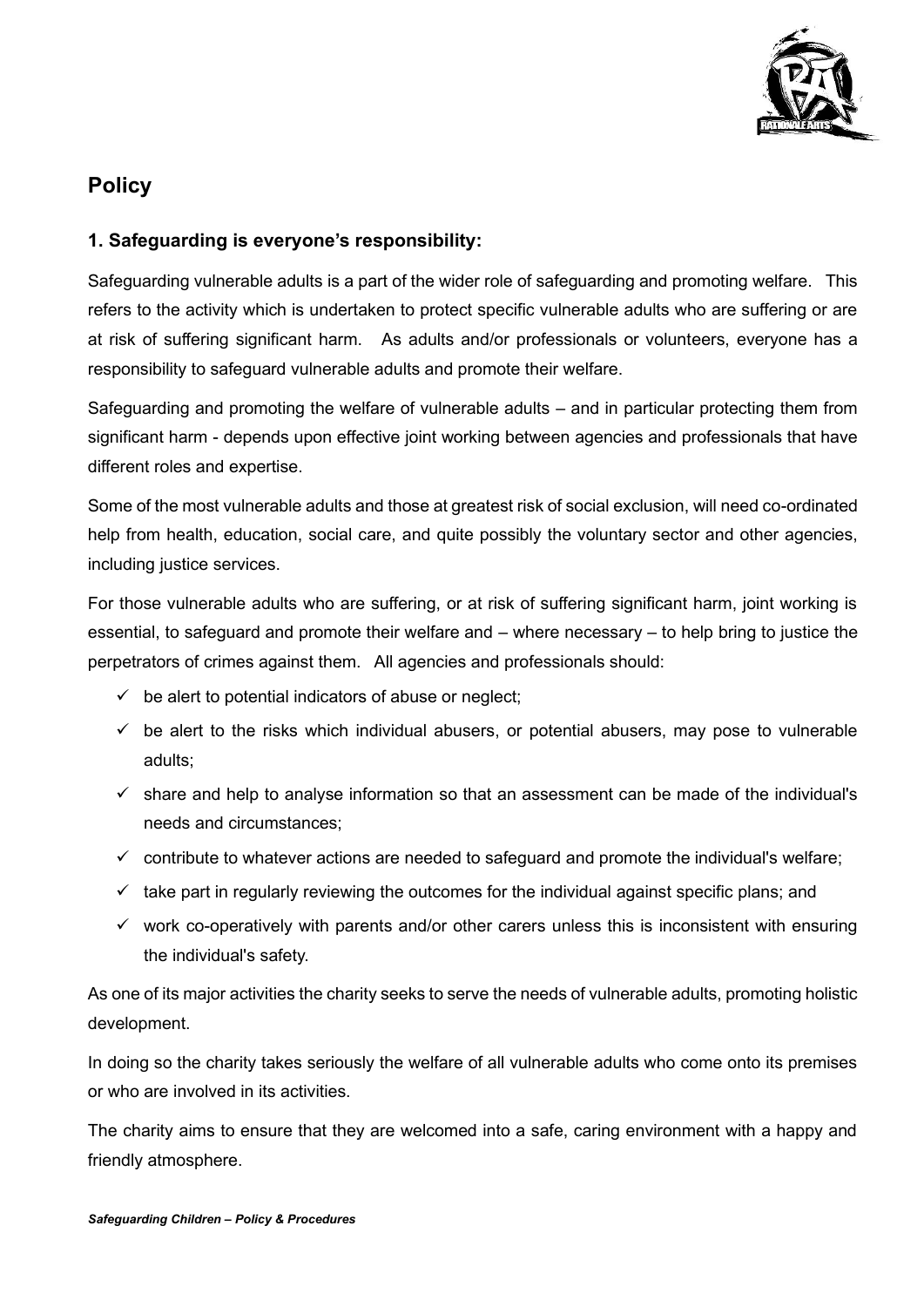

The charity recognises that it is the responsibility of each one of its staff, paid and unpaid, to prevent the neglect, physical, sexual or emotional abuse of vulnerable adults and to report any abuse discovered or suspected.

The charity recognises its responsibility to implement, maintain and regularly review procedures, which are designed to prevent and to be alert to such abuse.

The charity is committed to supporting, resourcing and training those who work with vulnerable adults and to providing supervision.

The charity is committed to maintaining good links with the statutory social services authorities.

## **2. Procedures**

For reasons of consistency and practicality, the charity's procedures for safeguarding vulnerable adults will be the same as those for safeguarding children and young people (*RA1*) except where the law, or the specific circumstances of an individual's need require otherwise.

## **Change Record**

| <b>Date</b><br>of <sub>l</sub><br><b>Change:</b> | <b>Changed</b><br>By: | <b>Comments:</b>                                 |
|--------------------------------------------------|-----------------------|--------------------------------------------------|
| 14/05/2019                                       | Vignesh<br>Murali     | Policy approved by the Trustees                  |
| 02/07/2019                                       | Nathan<br>Geering     | Policy approved by Director & Trustee Jason King |
| 02/07/2021                                       | Vignesh<br>Murali     | 2 Yearly Review, no changes made.                |
|                                                  |                       |                                                  |